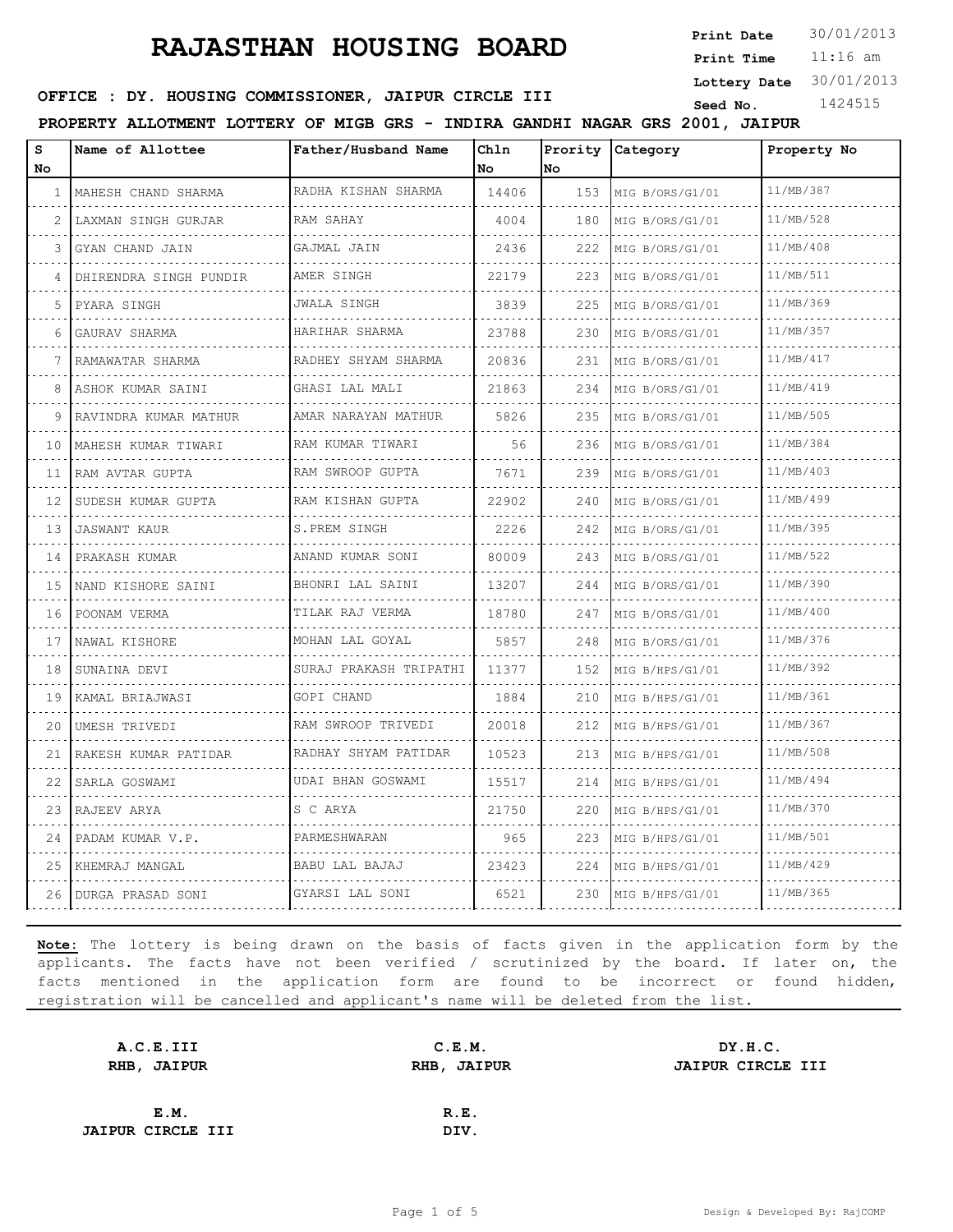**Print Date**  $30/01/2013$ 

11:16 am **Print Time Lottery Date** 30/01/2013

#### **SEED : DY. HOUSING COMMISSIONER, JAIPUR CIRCLE III** Seed No. 1424515

**PROPERTY ALLOTMENT LOTTERY OF MIGB GRS - INDIRA GANDHI NAGAR GRS 2001, JAIPUR**

| s  | Name of Allottee                | Father/Husband Name      | Chln  | Prority | Category        | Property No |
|----|---------------------------------|--------------------------|-------|---------|-----------------|-------------|
| No |                                 |                          | No    | No      |                 |             |
| 27 | MANORMA SAXENA                  | RAM CHANDRA SAXENA       | 15633 | 231     | MIG B/HPS/G1/01 | 11/MB/405   |
| 28 | KRISHNA GOPAL SEN               | R S SEN                  | 21211 | 233     | MIG B/HPS/G1/01 | 11/MB/424   |
| 29 | RAMPRASAD DHAKAR                | TUNDA RAM DHAKAR         | 20055 | 234     | MIG B/HPS/G1/01 | 11/MB/398   |
| 30 | LAXMAN SINGH                    | GUMAN SINGH              | 1523  | 235     | MIG B/HPS/G1/01 | 11/MB/517   |
| 31 | RAMESH KUMAR SHARMA<br>.        | SATYA NARYAN SHARMA      | 13258 | 236     | MIG B/HPS/G1/01 | 11/MB/412   |
| 32 | SUBHASH CHAND CHANDOLIA         | RAM NIWAS CHANDOLIA      | 23256 | 237     | MIG B/HPS/G1/01 | 11/MB/507   |
| 33 | VED PRAKESH SHARMA              | K R SHARMA               | 1275  | 238     | MIG B/HPS/G1/01 | 11/MB/353   |
| 34 | SATYAVEER SINGH<br>.            | BANWARI LAL              | 21578 | 241     | MIG B/HPS/G1/01 | 11/MB/523   |
| 35 | JITENDRA KUMAR SHARMA           | RAVI DUTT SHARMA         | 1747  | 243     | MIG B/HPS/G1/01 | 11/MB/404   |
| 36 | DAULAT SINGH NATHAWAT           | BHAWANI SINGH NATHAWAT   | 17938 | 244     | MIG B/HPS/G1/01 | 11/MB/488   |
| 37 | VARSHA SHRIVASTAVA              | GIRDHARI LAL SHRIVASTAV  | 10239 | 246     | MIG B/HPS/G1/01 | 11/MB/413   |
| 38 | JANMAY JAI SHARMA<br>.          | MADHUSUDAN SHARMA        | 13917 | 247     | MIG B/HPS/G1/01 | 11/MB/389   |
| 39 | VINOD KUMAR DHANEJA             | BHANWAR LAL DHANEJA<br>. | 10461 | 248     | MIG B/HPS/G1/01 | 11/MB/509   |
| 40 | RAKESH KUMAR SHARMA             | NARSI LAL SHARMA         | 19943 | 250     | MIG B/HPS/G1/01 | 11/MB/402   |
| 41 | NIRMLA BHARGAVA                 | PRAKASH CHAND BHARGAVA   | 3591  | 251     | MIG B/HPS/G1/01 | 11/MB/406   |
| 42 | NARAYAN KUMAWAT                 | NARSINGH LAL KUMAWAT     | 22152 | 254     | MIG B/HPS/G1/01 | 11/MB/382   |
| 43 | ABHAY PRATAP SINGH<br>SHISHODIA | KAMLESH KUMAR SHISHODIA  | 9501  | 255     | MIG B/HPS/G1/01 | 11/MB/354   |
| 44 | HIMMAT SINGH                    | MOHAN SINGH              | 13359 | 256     | MIG B/HPS/G1/01 | 11/MB/496   |
| 45 | DEEP KRISHAN CHAUHAN            | SHRI KRISHAN KUMAR SING  | 8718  | 260     | MIG B/HPS/G1/01 | 11/MB/407   |
| 46 | SUGNA RAM GURJAR                | DEENA RAM GURJAR         | 21873 | 262     | MIG B/HPS/G1/01 | 11/MB/394   |
| 47 | VIDHESH CHATURVEDI              | D.N.CHATURVEDI           | 3636  | 265     | MIG B/HPS/G1/01 | 11/MB/490   |
| 48 | SHYAM LAL GUPTA                 | D C GUPTA                | 21598 | 266     | MIG B/HPS/G1/01 | 11/MB/422   |
| 49 | MANOJ BHATNAGAR                 | SATYA SWAROOP BHATNAGAR  | 22177 | 267     | MIG B/HPS/G1/01 | 11/MB/374   |
| 50 | AMIT KUMAR SHARMA               | RAM KISHORE SHARMA       | 17030 | 270     | MIG B/HPS/G1/01 | 11/MB/491   |
| 51 | PRATAP RAM GHASAL               | BHANGU RAM GHASAL        | 3347  | 271     | MIG B/HPS/G1/01 | 11/MB/500   |
| 52 | RAJESH TINNKAR                  | RAM SWROOP TINNKAR       | 3828  | 273     | MIG B/HPS/G1/01 | 11/MB/427   |

| A.C.E.III                |      | C.E.M.      | DY.H.C.                  |
|--------------------------|------|-------------|--------------------------|
| RHB, JAIPUR              |      | RHB, JAIPUR | <b>JAIPUR CIRCLE III</b> |
|                          |      |             |                          |
|                          | E.M. | R.E.        |                          |
| <b>JAIPUR CIRCLE III</b> |      | DIV.        |                          |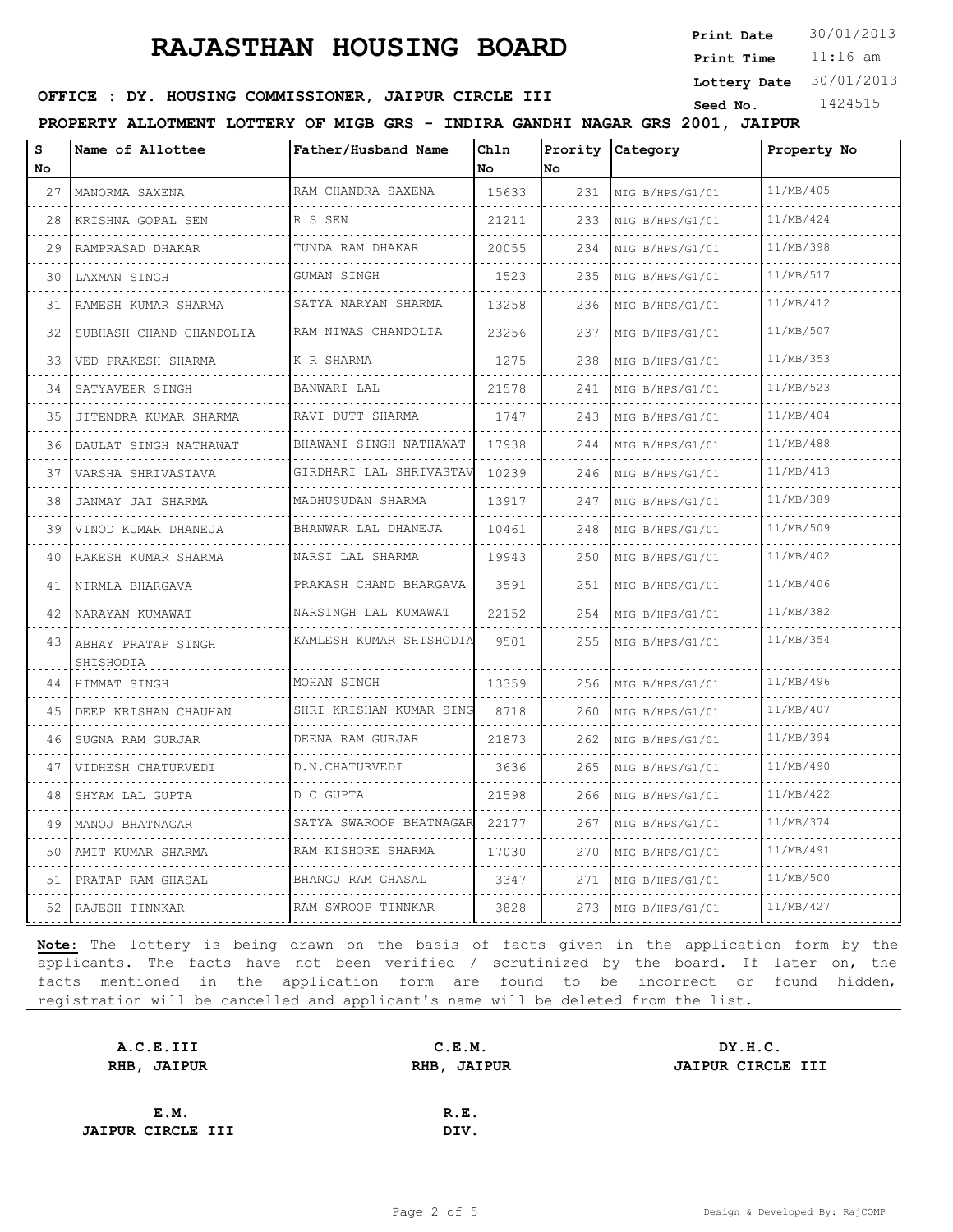**Print Date**  $30/01/2013$ 

11:16 am **Print Time Lottery Date** 30/01/2013

#### **SEED : DY. HOUSING COMMISSIONER, JAIPUR CIRCLE III** Seed No. 1424515

**PROPERTY ALLOTMENT LOTTERY OF MIGB GRS - INDIRA GANDHI NAGAR GRS 2001, JAIPUR**

| S<br>No. | Name of Allottee        | Father/Husband Name          | Chln<br>No | Prority<br>No | Category             | Property No |
|----------|-------------------------|------------------------------|------------|---------------|----------------------|-------------|
| 53       | RAJESH VASU             | K.C.VASU                     | 21055      | 274           | MIG B/HPS/G1/01      | 11/MB/514   |
| .<br>54  | RAMGOPAL SHARMA         | BADRI PRASAD SHARMA<br>.     | 19610      | 275           | MIG B/HPS/G1/01      | 11/MB/493   |
| 55       | GIRDHARI SINGH RAJAWAT  | BHANWAR SINGH RAJAWAT        | 16212      | 277           | MIG B/HPS/G1/01      | 11/MB/371   |
| 56       | SHRI KRISHANA SHARMA    | DEVDUTT SHARMA<br>.          | 23760      | 278           | MIG B/HPS/G1/01      | 11/MB/414   |
| 57       | DEVKINANDAN MISHRA      | SURESH CHAND MISHRA          | 12274      | 281           | MIG B/HPS/G1/01<br>. | 11/MB/372   |
| 58       | RANVEER SINGH           | .<br>HARMUKH SINGH           | 7275       | 282           | MIG B/HPS/G1/01      | 11/MB/363   |
| 59       | LOKESH KUMAR JOSHI      | HARI SHANKAR JOSHI           | 6819       | 288           | MIG B/HPS/G1/01      | 11/MB/356   |
| 60       | ADITIYA KR AVASTHI<br>. | YASODHA NANADAN AVASTHI<br>. | 21471      | 291           | MIG B/HPS/G1/01<br>. | 11/MB/524   |
| 61       | JITENDRA KUMAR NARWAL   | RAJESH KUMAR NARWAL<br>.     | 12419      | 292           | MIG B/HPS/G1/01      | 11/MB/425   |
| 62       | RITU KOUR SYAL          | BALJEET SINGH SYAL<br>.      | 2421       | 293           | MIG B/HPS/G1/01      | 11/MB/409   |
| 63       | ASHOK KUMAR CHHAROTIYA  | SHARVAN LAL CHHAROTIYA       | 18636      | 38            | MIG B/ORS/G4/01      | 11/MB/368   |
| 64       | HARI RAM CHAUHAN        | MADAN LAL                    | 6929       | 39            | MIG B/ORS/G4/01      | 11/MB/373   |
| 65       | MUKESH KUMAR BANJARA    | CHHITAR MAL                  | 3699       | 33            | MIG B/HPS/G4/01      | 11/MB/492   |
| 66       | BHAGWAN DAS TYAGI<br>.  | SHIV DAYAL SHARMA            | 14794      | 36            | MIG B/HPS/G4/01      | 11/MB/360   |
| 67       | RAMESH CHAND SAMASIYA   | ROSHAN LAL                   | 19293      | 37            | MIG B/HPS/G4/01      | 11/MB/510   |
| 68       | RAMSAWROOP MAHAWAR<br>. | <b>B P MAHAWAR</b>           | 3772       | 38            | MIG B/HPS/G4/01      | 11/MB/495   |
| 69       | LAXMI NARAIN RAIGAR     | PRABHU DYAL                  | 15417      | 39            | MIG B/HPS/G4/01      | 11/MB/385   |
| 70       | MEENAKSHI               | NATHU LAL MAHAWAR            | 8017       | 40            | MIG B/HPS/G4/01      | 11/MB/401   |
| 71       | RAM KISHORE PRASOYA     | KALYAN SAHAY                 | 2536       | 44            | MIG B/HPS/G4/01      | 11/MB/383   |
| 72       | MANJU                   | MANGAL RAM                   | 15269      | 46            | MIG B/HPS/G4/01      | 11/MB/525   |
| 73       | LAKHESWAR CHOUHAN       | N.M. CHOUHAN                 | 6742       | 47            | MIG B/HPS/G4/01      | 11/MB/513   |
| 74       | ASHOK KUMAR             | CHUNNI LAL                   | 22065      | 48            | MIG B/HPS/G4/01      | 11/MB/426   |
| 75       | DINESH KUMAR            | HUKUM CHAND PALIWAL          | 23799      | 50            | MIG B/HPS/G4/01      | 11/MB/430   |
| 76       | BANARSI ARYA            | RAM PRASAD DEVET             | 397        | 52            | MIG B/HPS/G4/01      | 11/MB/502   |
| 77       | RAM AVTAR VERMA         | RAM KUMAR VERMA              | 12109      | 53            | MIG B/HPS/G4/01      | 11/MB/375   |
| 78       | SUNITA SAMARIYA         | GOVIND KUMAR                 | 7422       | 54            | MIG B/HPS/G4/01      | 11/MB/399   |

| A.C.E.III                |      | DY.H.C.               |
|--------------------------|------|-----------------------|
| RHB, JAIPUR              |      | JAIPUR CIRCLE III     |
|                          |      |                       |
|                          | R.E. |                       |
| <b>JAIPUR CIRCLE III</b> | DIV. |                       |
|                          |      | C.E.M.<br>RHB, JAIPUR |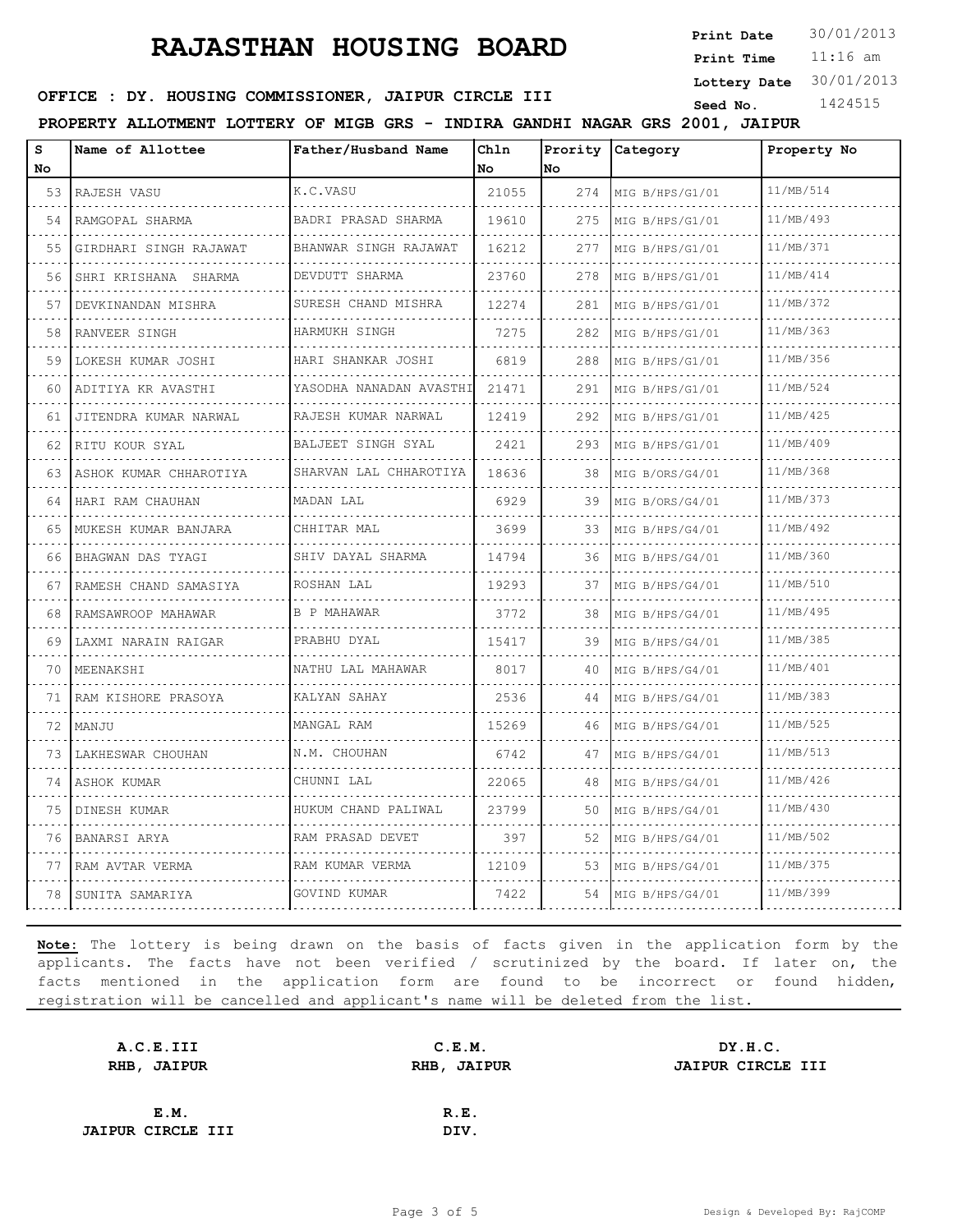**Print Date**  $30/01/2013$ 

11:16 am **Print Time Lottery Date** 30/01/2013

#### **SEED : DY. HOUSING COMMISSIONER, JAIPUR CIRCLE III** Seed No. 1424515

**PROPERTY ALLOTMENT LOTTERY OF MIGB GRS - INDIRA GANDHI NAGAR GRS 2001, JAIPUR**

| S<br>No  | Name of Allottee       | Father/Husband Name    | Chln<br>l No | No | Prority Category     | Property No |
|----------|------------------------|------------------------|--------------|----|----------------------|-------------|
| 79       | RAVINDRA KUMAR         | GOVARDHAN LAL          | 4185         | 56 | MIG B/HPS/G4/01      | 11/MB/527   |
| 80       | .<br>SUBHASH CHAND     | .<br>SHRI CHAND        | 3967         | 57 | .<br>MIG B/HPS/G4/01 | 11/MB/391   |
| 81       | PHOOL CHAND RAIGAR     | CHHOTE LAL RAIGAR      | 13068        | 59 | MIG B/HPS/G4/01      | 11/MB/358   |
| 82       | SHEO PRASAD            | PRABHATA RAM           | 12519        | 62 | MIG B/HPS/G4/01      | 11/MB/418   |
| 83       | LOKESH                 | L.N.VERMA              | 18744        | 63 | MIG B/HPS/G4/01      | 11/MB/529   |
| 84       | SARITA KUMARI          | <b>ASHOK KUMAR</b>     | 80002        | 65 | MIG B/HPS/G4/01      | 11/MB/515   |
| 85       | ASHOK KUMAR PALIWAL    | CHHOTU RAM PALIWAL     | 20398        | 66 | MIG B/HPS/G4/01      | 11/MB/379   |
| 86       | SHER SINGH             | <b>RAMSWAROOP</b>      | 4141         | 67 | MIG B/HPS/G4/01      | 11/MB/423   |
| 87       | SATISH KUMAR SNEHI     | <b>JEEVAN RAM</b>      | 7230         | 68 | MIG B/HPS/G4/01      | 11/MB/489   |
| 88       | BABU LAL MAHAWAR<br>.  | NATHU LAL MAHAWAR<br>. | 11950        | 69 | MIG B/HPS/G4/01      | 11/MB/377   |
| 89       | DINESH KUMAR JARWAL    | KISHAN LAL JARWAL<br>. | 22769        | 71 | MIG B/HPS/G4/01      | 11/MB/388   |
| 90       | BHAGCHAND MEENA        | LAXMI NARAIN MEENA     | 20722        | 35 | MIG B/ORS/G11/01     | 11/MB/526   |
| 91       | SHAKUNTLA MEENA        | HARNATH SINGH MEENA    | 8449         | 36 | MIG B/ORS/G11/01     | 11/MB/420   |
| 92       | PARAG KUMAR MEENA      | RAM SINGH MEENA        | 20850        | 39 | MIG B/ORS/G11/01     | 11/MB/381   |
| 93       | KALU RAM MEENA         | MOOL CHAND MEENA       | 6324         | 43 | MIG B/ORS/G11/01     | 11/MB/410   |
| 94       | RAM GOPAL MEENA        | GYARSI LAL MEENA<br>.  | 16769        | 44 | MIG B/ORS/G11/01     | 11/MB/364   |
| 95       | HARVIND MEENA          | UDIRAM MEENA           | 10775        | 47 | MIG B/ORS/G11/01     | 11/MB/366   |
| 96       | SUGAN LAL MEENA        | KISHORI LAL MEENA      | 22073        | 48 | MIG B/ORS/G11/01     | 11/MB/518   |
| 97       | RAM NARAYAN MEENA<br>. | R D MEENA              | 17428        | 54 | MIG B/ORS/G11/01     | 11/MB/362   |
| 98       | DHANNA RAM MEENA       | GHASI RAM MEENA        | 17317        | 55 | MIG B/ORS/G11/01     | 11/MB/378   |
| 99       | MANPHULI DEVI          | GULJI RAM MEENA        | 19368        | 36 | MIG B/HPS/G11/01     | 11/MB/421   |
| 100      | KEDAR LAL MEENA        | CHOTA LAL MEENA        | 14392        | 38 | MIG B/HPS/G11/01     | 11/MB/397   |
| .<br>101 | MAHESH MEENA           | GAJRAJ MEENA           | 23149        | 41 | MIG B/HPS/G11/01     | 11/MB/393   |
| 102      | MUNSHUKHI MEENA        | RAMJILAL MEENA         | 7640         | 45 | MIG B/HPS/G11/01     | 11/MB/497   |
| 103      | BANWARI LAL MEENA      | PUNYA RAM MEENA        | 13075        | 47 | MIG B/HPS/G11/01     | 11/MB/519   |
| 104      | RAMJI LAL MEENA        | GATTU RAM MEENA        | 20933        | 53 | MIG B/HPS/G11/01     | 11/MB/498   |

| A.C.E.III                |      | DY.H.C.               |
|--------------------------|------|-----------------------|
| RHB, JAIPUR              |      | JAIPUR CIRCLE III     |
|                          |      |                       |
|                          | R.E. |                       |
| <b>JAIPUR CIRCLE III</b> | DIV. |                       |
|                          |      | C.E.M.<br>RHB, JAIPUR |